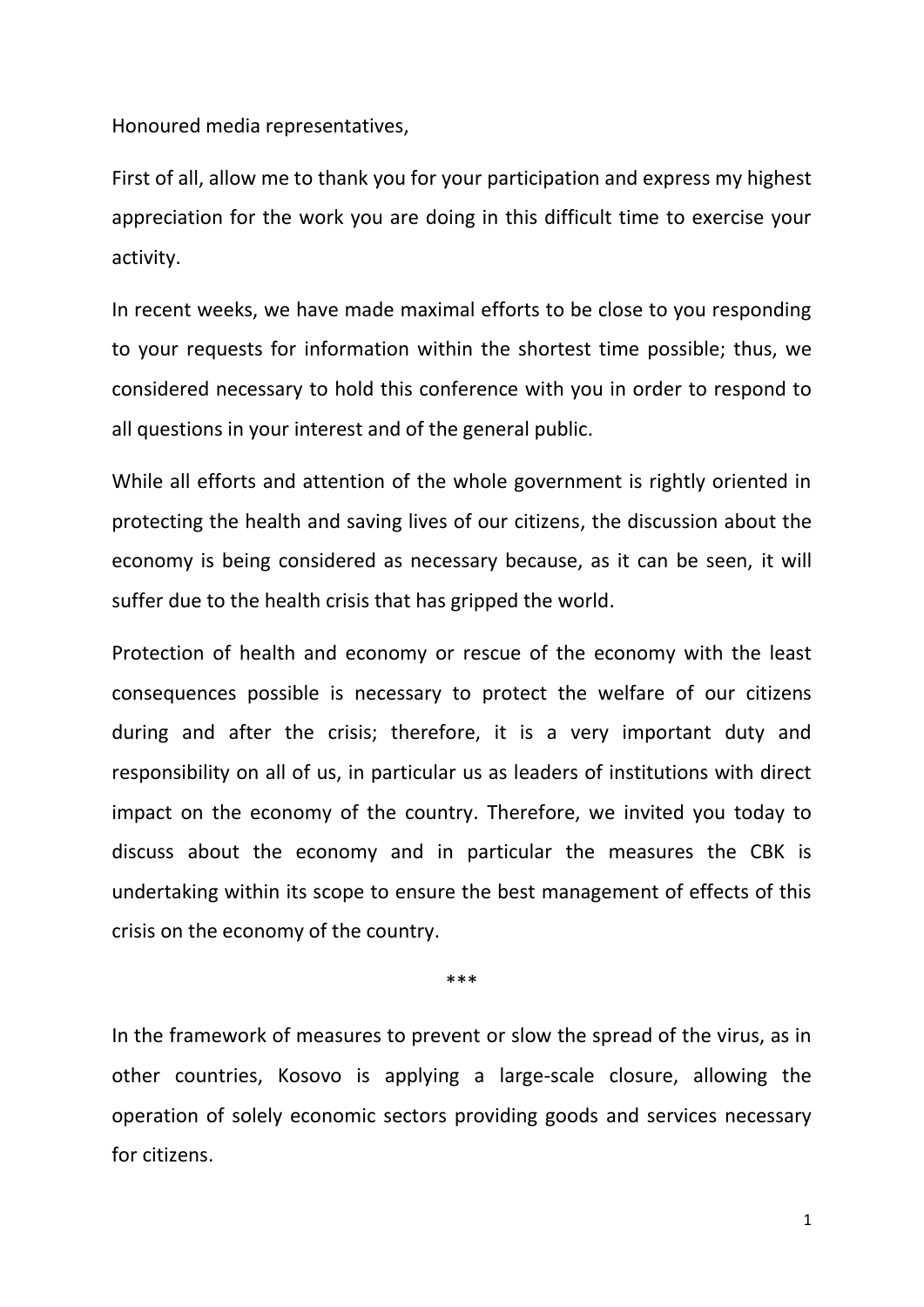This has resulted in the interruption of numerous sectors of the economy, with businesses with no revenues, while the liabilities of these businesses remain active, thus risking their solvency and may lead them to the failure. At the same time, employees of these businesses risk to be left partially or fully without incomes, thus adversely impacting the purchasing power of consumers.

Under these circumstances, when the credit demand decreases and future insecurity increases, the decrease in lending from financial institutions is expected as well, thus impacting the reduction of a very important source of funding for consumption and investment.

Another important channel of the Kosovo economy shocked by the pandemic crisis may be the foreign sector. Kosovo is highly depended on remittances, receiving an amount of more than 10% of GDP on annual basis. The decrease of economic activity in developed countries is surely expected to have an impact on the decrease of this very important source of funding for consumption in our country. Despite the stable flow of remittances to Kosovo, they marked a decrease in the last global economic crisis, namely in 2009, 2010, 2011; therefore, it remains to be seen how the effects of pandemic crisis are to be manifested in economies where our Diaspora is concentrated in order to have a more specific assessment for the remittances this year. The decrease of remittances in 2009 as a consequence of global financial crisis was 3.8%. At the same period, the Kosovo economy marked a decrease in economic growth from 4.5% to 3.6%.

As a result of the overall decrease of demand in all countries, our exports are expected to decrease, thus further increasing the effects of crisis on the economy of Kosovo. Moreover, the inability to perform the economic activity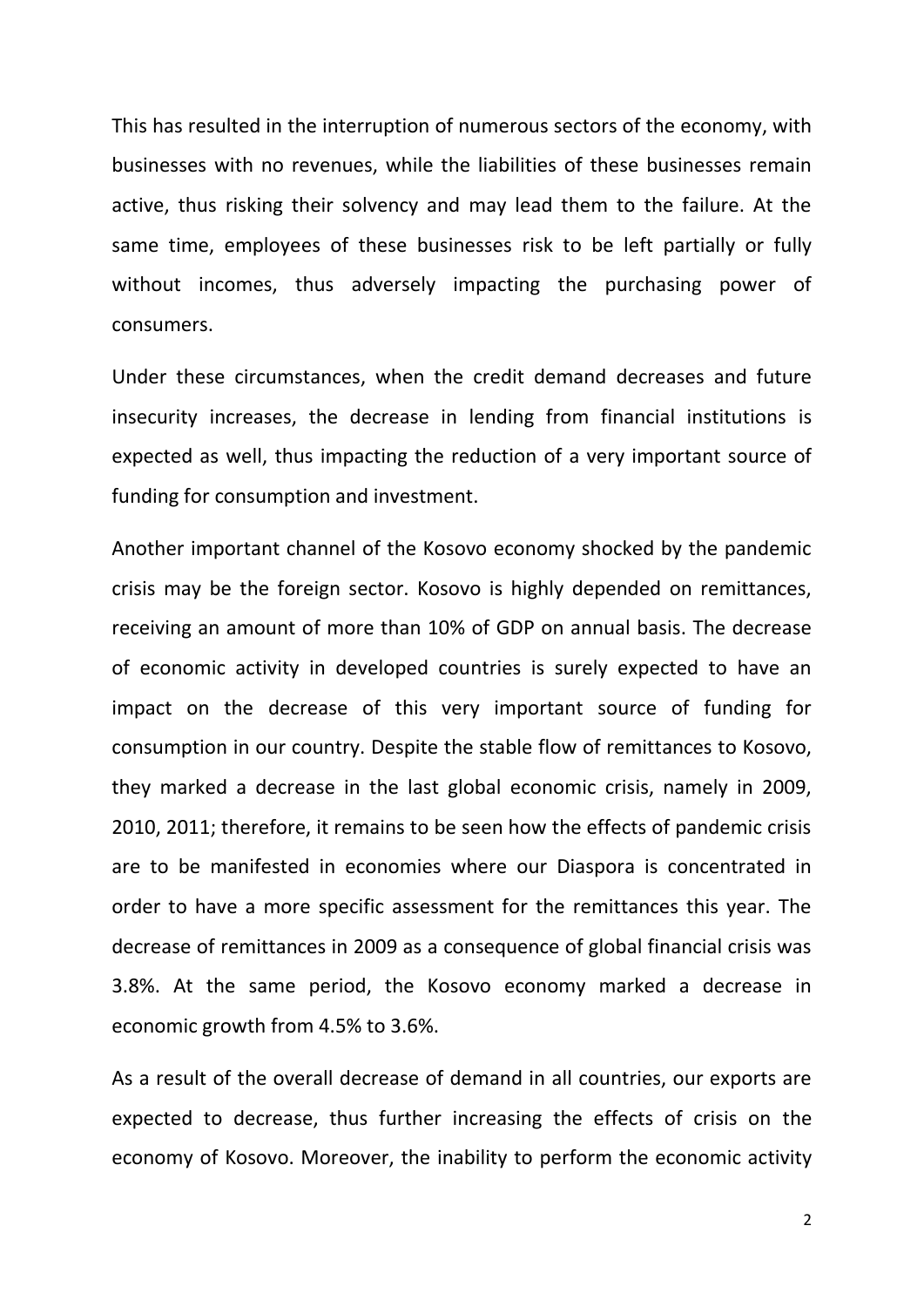under normal conditions and insecurity for developments in the future are expected to directly impact the decrease of foreign direct investments.

Public expenses constitute the category which is expected to sustain sustainability during this period, as their flow in the economy is expected to mitigate to an extent the adverse effects from the abovementioned channels. The package approved by the government of Kosovo few days ago is expected to provide a necessary injection of funds into the economy. However, the circumstances that the economy is experiencing will challenge the public finances as well. The decrease of the general economic activity is expected to have an adverse impact on the total budget revenues, while the increasing need for increased expenses in the form of various transfers may have an adverse impact on capital public investments that are very necessary for creating the conditions for greater economic development in Kosovo.

In order to mitigate the consequences of this crisis on our economy, the Central Bank of Kosovo has been proactive by undertaking a range of measures aimed at ensuring the normal functioning of financial system and mitigating the impact of the crisis on our economy. Also, we have continuously followed the developments at the region, EU and international level, and regularly communicated with our international collaborators, such as IMF, World Bank, EBRD and chambers of commerce in Kosovo and we all share the same concerns for this situation and in particular for the consequences that may occur in case this situation is prolonged. Also, in the framework of the CBK constitutional mandate, we have coordinated actions with all institutions of Kosovo in order to effectively manage the situation occurred.

Today, although you are informed, allow me to briefly reiterate the measures we have undertaken and their purpose.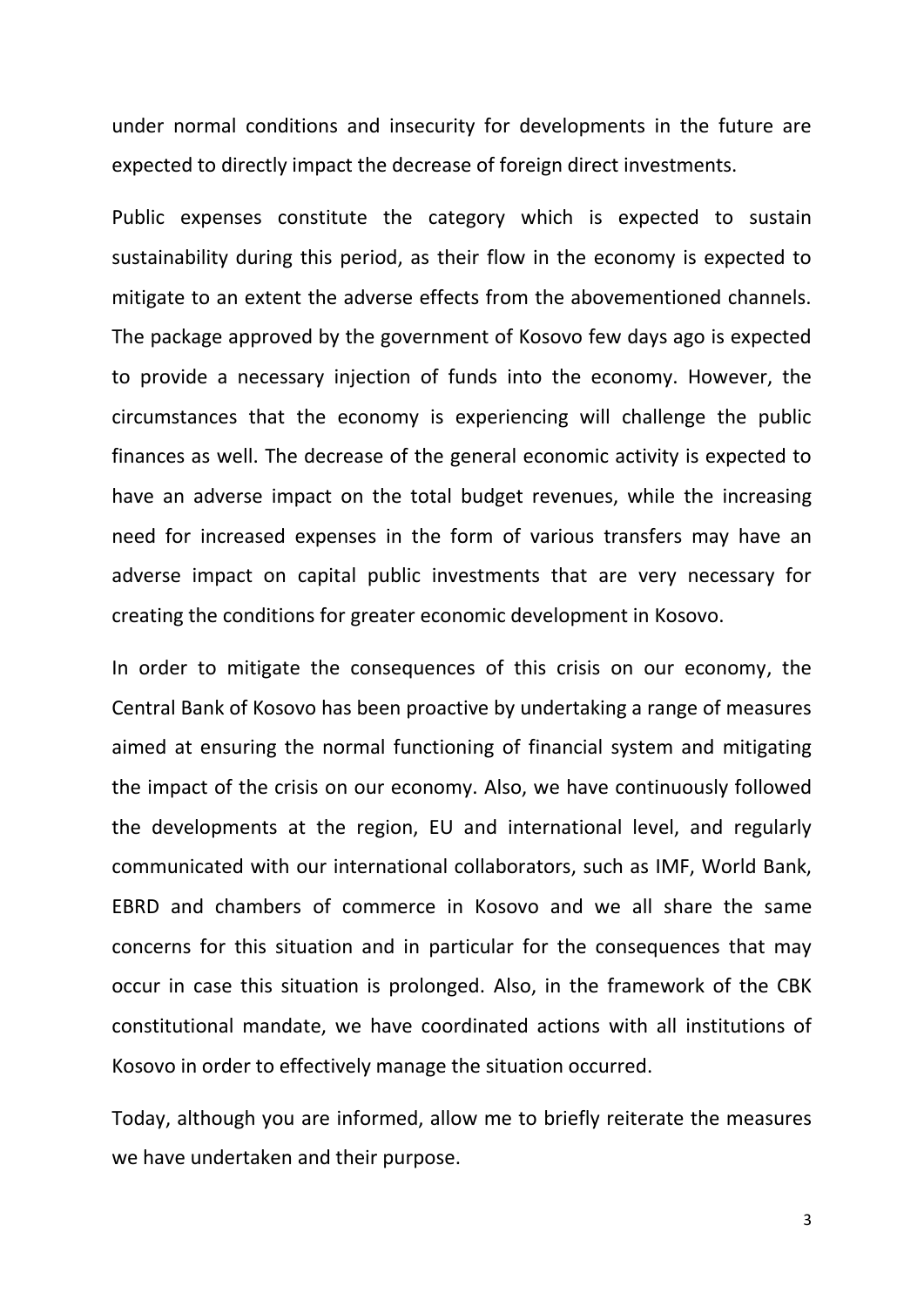- 1. Initially, we have undertaken all necessary measures to ensure the regular functioning of the payment system throughout Kosovo, including the affected areas that have been isolated for a certain time period.
- 2. The economy of the country has been constantly and sufficiently supplied with cash and I want to reassure citizens that all banks have sufficient liquidity and there will be no problems in relation to the supply of cash. On this occasion, allow me to inform you that the CBK commenced the regular disinfection of all cash supplied in the market, as a protective measure for users of cash. However, given that cash have a multiple circulation from the moment they leave the bank, we urge citizens to strictly adhere to the hygiene instructions issued by healthcare institutions after each cash or card transactions. We urge our citizens to avoid cash as much as possible and to use bank cards and other electronic payment methods as much as possible.
- 3. Liquidity levels in the banking sector as of 31 March 2020 remain at a satisfactory level of 35.3%, marking a slight increase of 0.3% compared to 16 March 2020. Deposits are also very stable, reaching EUR 3.88 billion as of 31 March 2020, marking an increase of EUR 9.3 million compared to 16 March 2020.
- 4. Recognizing the difficulties that some businesses and employees are facing, CBK, together with the lending institutions, has decided to allow a grace period for loan instalment payments starting from 16 March 2020 until 30 April 2020, and depending on the developments of the situation this period may be extended. This is aimed at alleviating the financial burden on all borrowers who are facing difficulties in generating income as a result of the pandemic crisis.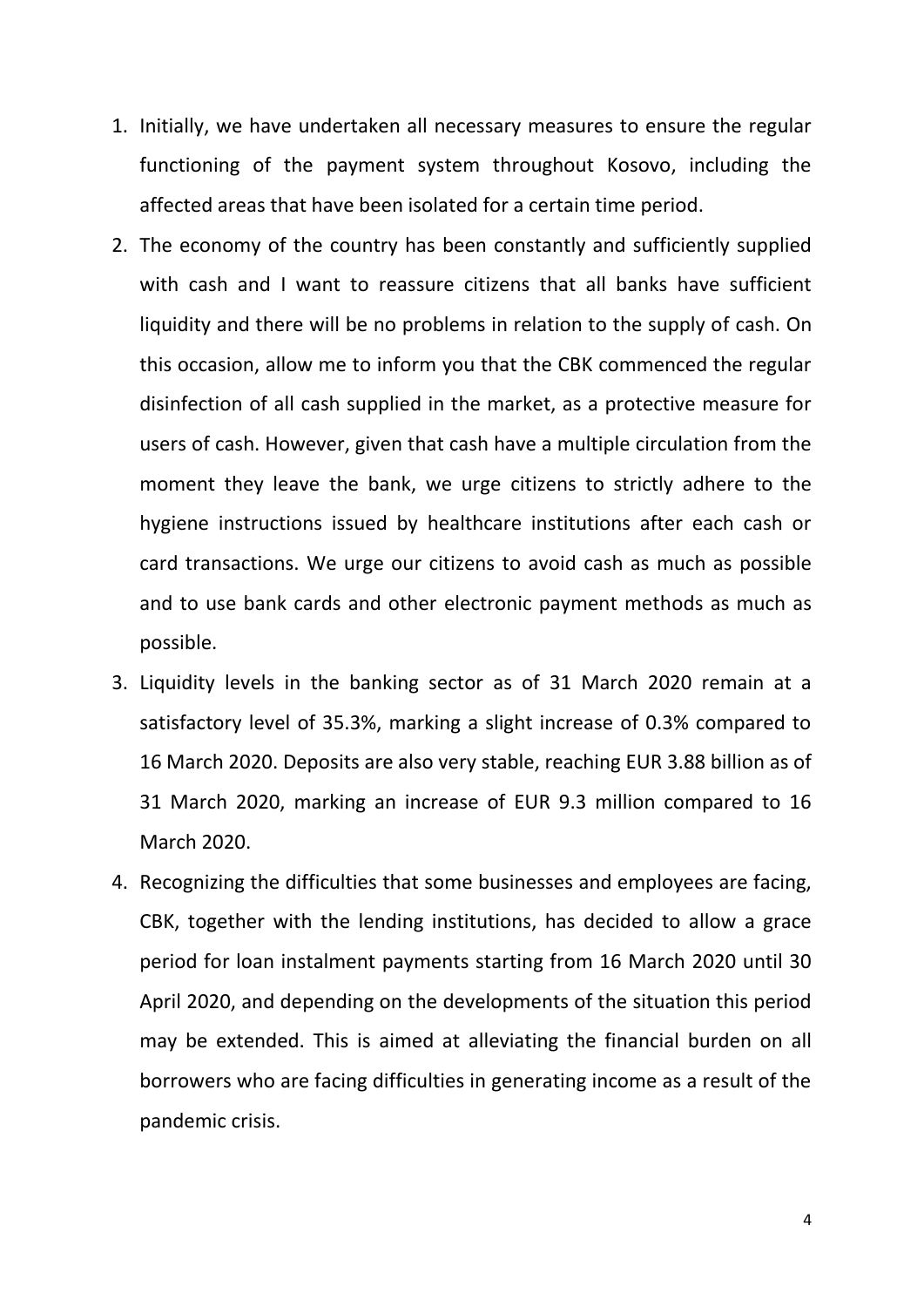- 5. The temporary suspension of loan instalment payments will be reviewed on a case-by-case basis by the banks so that these benefits only go to those affected by the current crisis.
- 6. In the event of such a request being approved by the bank, the penalty interest related to the loans shall not apply during this period. During this period, no deterioration measure of the credit rating will be applied to the borrower.
- 7. CBK, through its Credit Registry measures, has undertaken all appropriate legal measures to prevent credit ratings, to not require additional provisions and to not classify them as non-performing loans in the Credit Registry.
- 8. Banks should, in no case, raise fees for the delivery of services.

## \*\*\*

We believe that measures taken by domestic institutions will be able to mitigate the effects of the pandemic crisis on the economy, but they may not be sufficient to completely eliminate them. Although the effects of the crisis nowadays are difficult to predict because there is still uncertainty about many aspects of the pandemic, including its duration and its spread, where macroeconomic forecasts are currently being adapted in all countries, with new results suggesting in most cases that the economy will decline.

We share a similar view as well, expecting that in 2020 Kosovo's economy will not continue with its economic expansion that was characterized by an average annual growth of 3.6 percent in the last ten years. Assuming that the economic shocks in the economy of Kosovo will be felt more in the first and second quarter and partly in the third quarter of the year, our preliminary forecasts suggest a real economic decline in the range of -2% to -4% during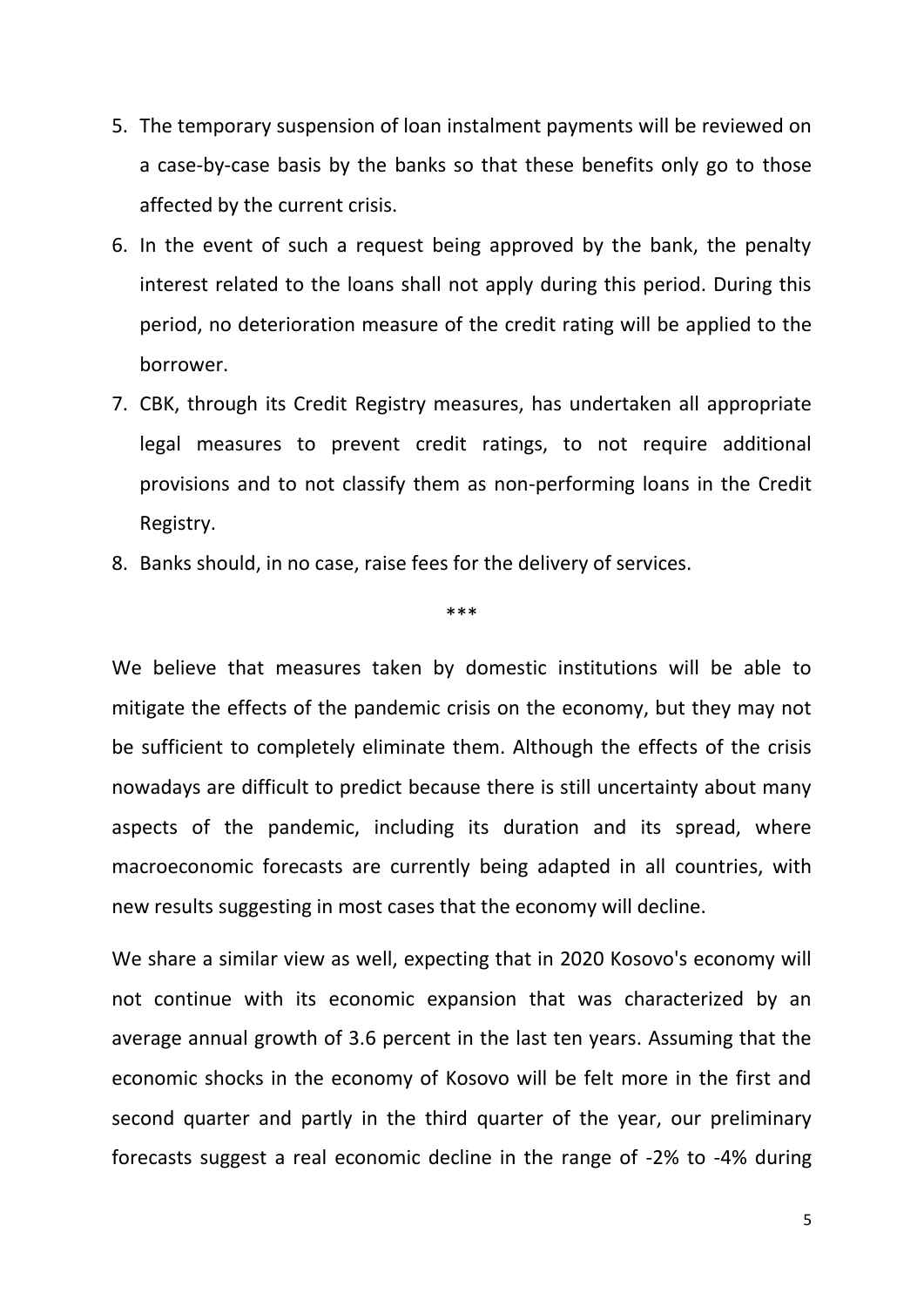2020. However, it's too early for these forecasts so they should be taken with great caution. We will be very attentive to the developments in our and the global economy and will also revise our macroeconomic forecasts on these developments.

\*\*\*

CBK has carefully considered the opportunities that they and the Kosovo Government have in order to help the Kosovo economy recover after the pandemic. The following are some of these opportunities aimed at facilitating lending to Kosovo's economy and **that will be applied as needed:**

*•* Reduction of Minimum Reserve - may impact the increase of the credit supply. Reduction of Minimum Reserve will enable the application of negative rates to the amount above this surplus, encouraging banks to invest surplus funds in other options, one of which will be lending to the economy.

• Kosovo Credit Guarantee Fund - Increasing this Fund would facilitate access to finance and reduce the interest rate. However, the target of this fund in this situation should be businesses that have been financially damaged by the situation. So in this situation, priority should be given to businesses that have been economically disadvantaged by the COVID 19 pandemic.

Reduction of liquidity requirements of banks - This measure will also impact the increase of the supply by banks. Liquidity requirements may be temporarily reduced to stimulate credit growth of the economy.

• Provisional reduction of capital adequacy requirements - Given that banks may have expected credit losses, which may adversely affect their capital levels, CBK may consider a temporary reduction in capital adequacy